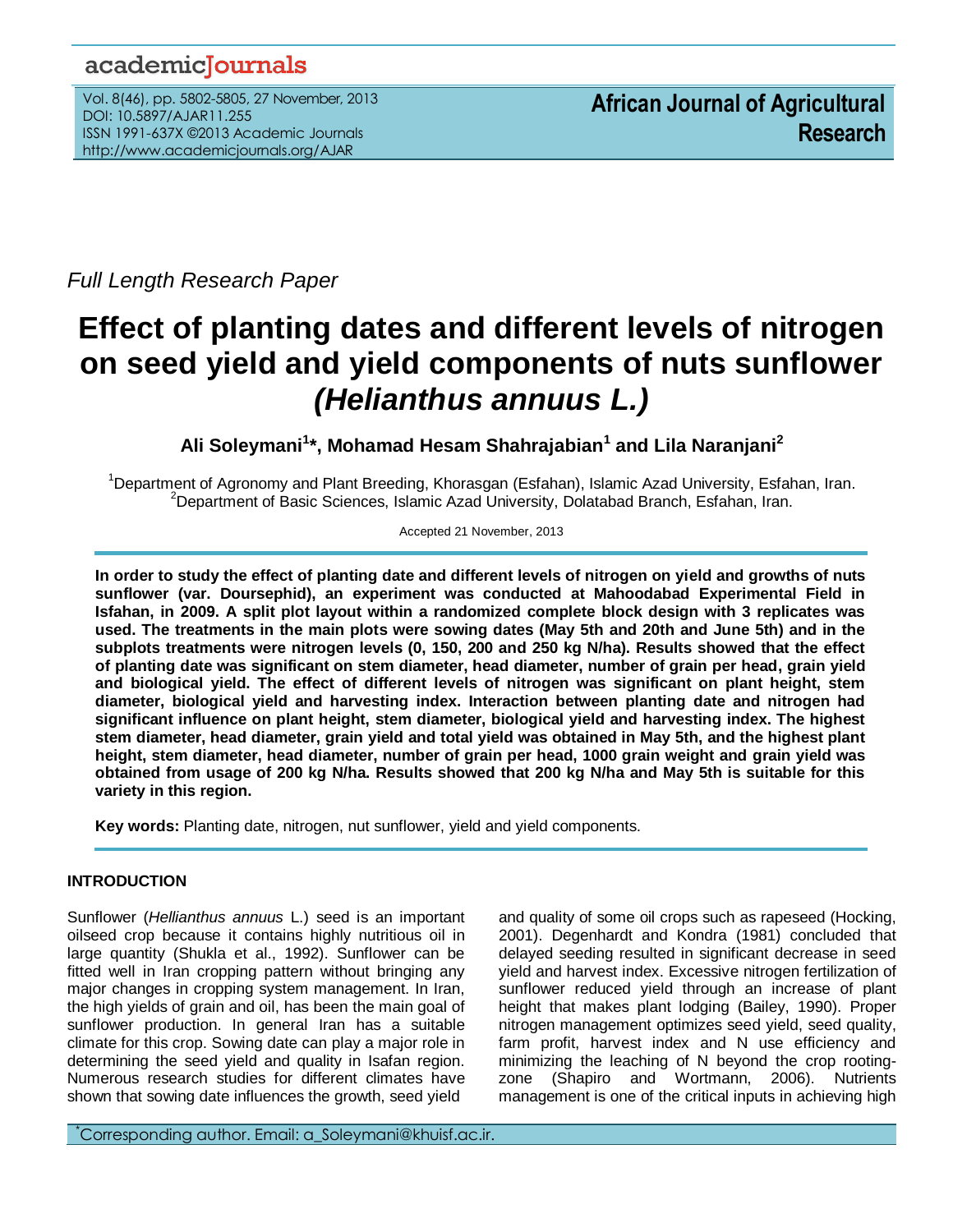**Table 1.** Soil analysis (0-30 cm).

| S(% | ≀ (ma/ka)<br>. a.v.a | (ma/ka)<br>a.v.a<br>. ש | N(%  | OC(%) | <b>TNV (%)</b> | рH   | -13<br>$EC$ (ds/m) | <b>SP</b> | Soil<br>texture    |
|-----|----------------------|-------------------------|------|-------|----------------|------|--------------------|-----------|--------------------|
| 4,  | 397                  | 40.2                    | J.O9 | 0.89  | 38             | 7.65 | . .U               | 55        | <b>loam</b><br>اند |

seed production of sunflower. It seems that response to N is generally greater than that of other nutrients (Weiss, 2000). Many experiments and studies have shown the increase in sunflower grain yield (from 19% to 40%), in response to N fertilizer application when initial soil N level is low (Zubillaga et al., 2002). In sunflower, Bange et al. (1997) reported increase in grain yields (271 to 334 gm<sup>-2</sup>) with N supply and it was because of increase of biomass (958 to  $1405$  gm<sup>-2</sup>) with no increase in harvest index (39 to 40%). The aim of this investigation was to determine the best planting date and level of nitrogen of nuts sunflower in Isfahan climatic condition.

#### **MATERIALS AND METHODS**

An experiment was conducted at Mahoodabad Experimental Field in Isfahan, in 2009 (latitude  $32^{\circ}$  40<sup> $\prime$ </sup> N, longitude 51° 48<sup> $\prime$ </sup> E, and 1570 m elevation). A split plot layout within complete randomized block design with 3 replications was used. Main plots were planting dates (May and May 20th and June 5th) and subplots were nitrogen levels (0, 150, 200 and 250 kg N/ha). One week before sowing, soil sample was taken at 0 to 30 cm. The soil texture was clay loam (Table 1). Long term average precipitation was 150 mm. In each plot, 6 lines were used rows, number 1 and 6 and also 0.5 meter from start and end of lines were omitted. The length of each line was 8 m, in this experiment a variety of nuts sunflower (Var. Dorsephid) was planted with skillful worker. The first irrigation was done just before cultivation, the second irrigation was done 5 days after first irrigation. The interval of other irrigations was 10 days. The nitrogen fertilizer from urea in two sections was used (half of it was used before planting time and half of it was used when crop had 6 to 8 leaves). For providing P element, phosphate ammonium was used (120 kg/ha). For weeds management, trifloralin (1.5 lit/ha) before sowing was used. In growth stage, hand control weeding was done repeatedly. The seeds were disinfected with fungicide before sowing (Benomile, 2/1000). Two seeds were sown, then when crop had 2 to 3 leaves, thining was done. The suitable density 80000 plants per ha was used in this experiment. When crop heads became yellow, 10 plants from line number 3 and 4 in each plot were selected and some traits such as number of grains per head, 1000 grains weight with 12 percentage humidity were measured. The equation number one that related was used. Mstat-C software and mean comparison with Duncan's test in 5% probability was used.

$$
HI = \frac{1}{\text{Biological yield}}
$$
\n(1)

## **RESULTS AND DISCUSSION**

The effect of sowing date on plant height was not significant (Table 2). The difference in plant height between May 20th and June 5th was not significant (Table 3). The effect of nitrogen on plant height was significant (P<0.01) (Table 2). The highest plant height was achieved in treatment using 250 kg N/ha (191.6cm) (Table 3). Interaction between sowing date and nitrogen was significant (P<0.05) (Table 2). The highest plant height was related to treatment with using 200 kg N/ha in June 5th (Table 3). It seems that an excess of N, can delay flowering by producing more secondary branches and plant height. Also, under field conditions in Pakistan, an increase in N rates significantly prolonged crop maturation and increase plant height (Siddiqui and Oad, 2006). The effect of planting date on stem diameter was significant (P<0.05) (Table 2). The highest stem diameter was related to May 5th (29.54 mm) (Table 3). The effect of nitrogen was significant on stem diameter (P<0.01) (Table 2). There was significantly increase in stem diameter from 0 kg N/ha to 200 kg N/ha, but decreasing in stem diameter was shown from 200 kg N/ha to 250 kg N/ha (Table 3). The effect of interaction between plant height and nitrogen was significant (P<0.05) (Table 2). The highest stem diameter was achieved in May 5th with using 200 kg N/ha (31 mm) (Table 3). The effect of planting date and nitrogen on head diameter was significant (P<0.01) (Table 2). There was significantly decrease in head diameter from May 5th to June 5th. The highest head diameter was related to 200 kg N/ha (17.33 cm) and lowest head diameter was achieved in 250 kg N/ha (16.22 cm) (Table 3). The effect of planting date on number of grain per head was significant (P<0.01), but number of grain per head was not significantly influenced by nitrogen (Table 2). The difference in number of grain per head in May 5th with May 20th and June 5th was significant (Table 3).

The effect of planting date on 1000 grain weight was not significant, but 1000 grain weight, was significantly influenced by nitrogen (P<0.05) (Table 2). The highest 1000 grain weight was related to 200 kg N/ha and the lowest 1000 grain weight was achieved in 250 kg N/ha (Table 3). The effect of sowing date and nitrogen fertilizer on grain yield was significant (P<0.01) (Table 2). The highest grain yield relate to May 5th (4167 kg/ha), and the lowest grain yield was achieved in June 5th (3906 kg/ha). The highest grain yield was related to 200 kg N/ha (4107 kg/ha) and the lowest grain yield was achieved in 250 kg N/ha (4014 kg/ha) (Table 3). The interaction between planting date and nitrogen was not significant (Table 2). The highest grain yield was related to May 5th with using 200 kg N/ha (Table 3). In sunflower, Abbadi et al. (2008) indicated that an increase in N rates, increased seed yield by producing more heads per plant. The correlation between grain yield and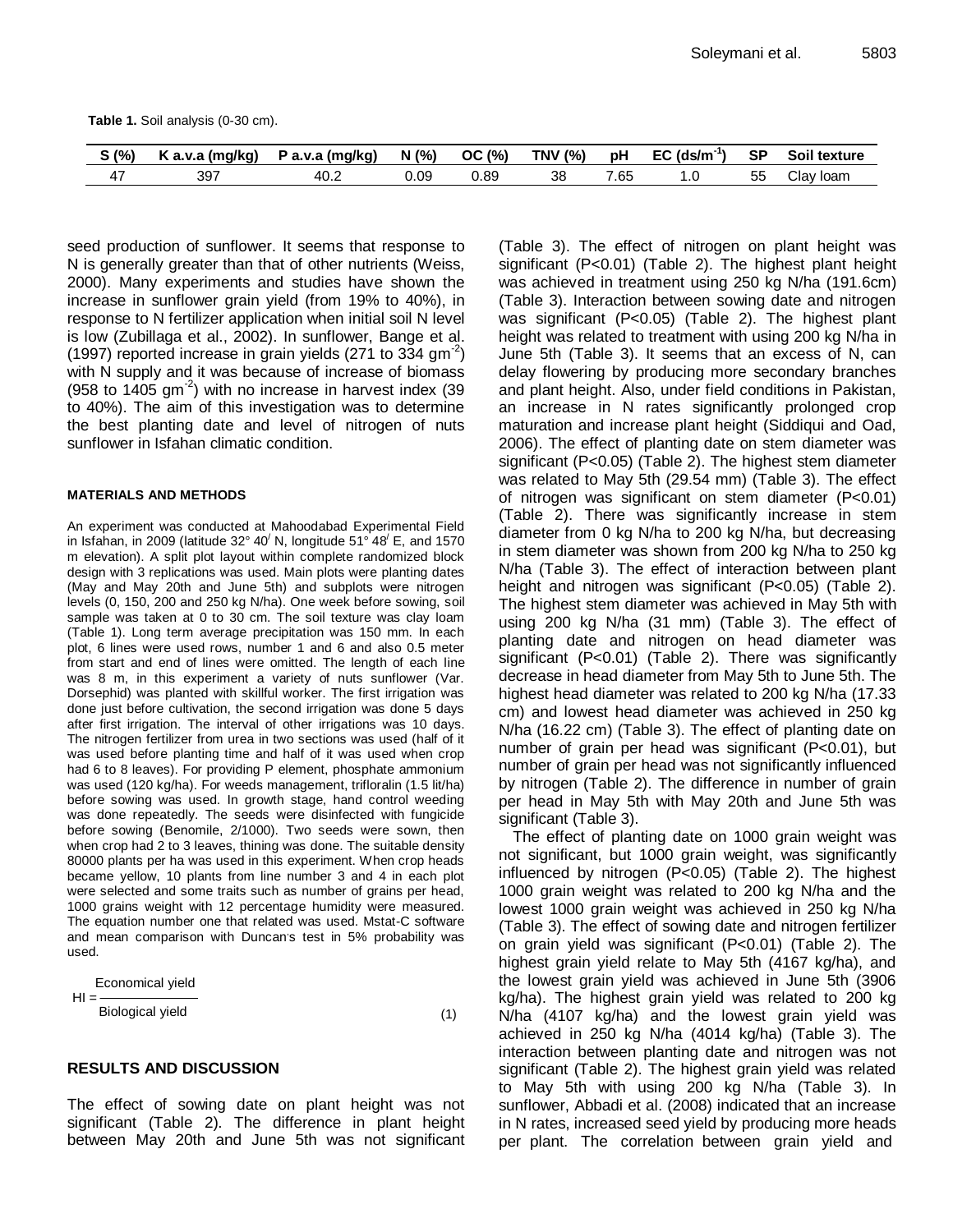| S.O.V                  | d.f. | <b>Plant</b><br>height | <b>Stem</b><br>diameter | Head<br>diameter | Number of<br>grain per head | 1000 grain<br>weight | Grain yield            | <b>Biological</b><br>yield | <b>Harvest index</b> |
|------------------------|------|------------------------|-------------------------|------------------|-----------------------------|----------------------|------------------------|----------------------------|----------------------|
| Replication            |      | 11.209 <sup>ns</sup>   | .627                    | $0.750^{ns}$     | 16474.70 <sup>ns</sup>      | 509.151              | 4781.694 <sup>ns</sup> | 3.361                      | $0.207^{ns}$         |
| Planting date          |      | 6.630 <sup>ns</sup>    | 27.840*                 | $6.33**$         | 400114.7**                  | 1148.51              | 214260.77**            | 2061354.1**                | $0.914*$             |
| Error (a)              | 4    | 3.524                  | 2.519                   | 0.33             | 14461.62                    | 1665.84              | 1918.11                | 3.36                       | 0.113                |
| Nitrogen               | 3    | 12.309**               | $3.65**$                | $2.324**$        | 15625.66 <sup>ns</sup>      | 739.96*              | 13547.29**             | 425176.3**                 | $0.158^{ns}$         |
| Planting datexnitrogen | 6    | $2.44*$                | $2.152*$                | 0.074            | 19343.53 <sup>ns</sup>      | $380.53^{ns}$        | 825.18                 | 83960.33**                 | $0.358*$             |
| Error (b)              | 18   | 0.712                  | 0.581                   | 0.213            | 14077.51                    | 232.32               | 968.75                 | 3.361                      | 0.066                |

**Table 2.** Analysis of variance for experimental characteristics.

ns non significant; \*significant at 0.05 significance in F-tests; \*\*significant at 0.001 significance in F-tests.

Table 3. Mean comparison of plant height (cm), stem diameter (mm), head diameter (cm), number of grain per head, 1000 grain weight (g), grain yield (kg/ha), biological yield (kg/ha) and harvesting index (%).

| <b>Treatment</b> | <b>Plant height</b>    | Stem diameter        | Head diameter      | Number of grain per head | 1000 grain weight    | <b>Grain yield</b>   | <b>Biological yield</b> | <b>Harvest index</b> |  |
|------------------|------------------------|----------------------|--------------------|--------------------------|----------------------|----------------------|-------------------------|----------------------|--|
| Planting time(T) |                        |                      |                    |                          |                      |                      |                         |                      |  |
| May 5th          | $187.5^a$              | $29.54^{a}$          | $17.08^a$          | $12451^a$                | $60.96^{\rm a}$      | $4167$ <sup>a</sup>  | $14430^a$               | 28.94 <sup>ab</sup>  |  |
| May 20th         | $190.7^a$              | 28.17 <sup>ab</sup>  | 16.92 <sup>a</sup> | 1020 <sup>b</sup>        | $58.07^{a}$          | 4086 <sup>b</sup>    | $13940^b$               | $29.26^{a}$          |  |
| June 5th         | $191.9^{a}$            | $26.50^{b}$          | $15.75^{b}$        | 882.8°                   | $60.73^{\circ}$      | 3906 <sup>c</sup>    | 13610 <sup>c</sup>      | $28.71^{b}$          |  |
| Nitrogen (N)     |                        |                      |                    |                          |                      |                      |                         |                      |  |
| 0 kg.ha          | $188.2^c$              | $23.38^{ab}$         | $16.33^{b}$        | $1054^a$                 | $63.36^{a}$          | $4047^b$             | 13910 <sup>c</sup>      | 29.04ab              |  |
| 150 kg.ha        | $190.5^{\circ}$        | $27.79^{bc}$         | $16.44^{b}$        | 1031 <sup>a</sup>        | $60.84^{ab}$         | 4044bc               | 13970 <sup>b</sup>      | $28.95^{ab}$         |  |
| 200 kg.ha        | 190.8 <sup>a</sup>     | $28.78^{a}$          | $17.33^{a}$        | 1091 <sup>a</sup>        | $67.57^{b}$          | 4107 <sup>a</sup>    | $14300^a$               | $28.79^{b}$          |  |
| 250 kg.ha        | $191.6^{b}$            | $27.33^c$            | $16.22^{b}$        | $1000^a$                 | $60.04^a$            | 4014 <sup>c</sup>    | $13790$ <sup>d</sup>    | 29.09 <sup>a</sup>   |  |
| $T \times N$     |                        |                      |                    |                          |                      |                      |                         |                      |  |
| <b>T1N1</b>      | $190.5^{bc}$           | $29.80^{ab}$         | $16.67^{bc}$       | 1424 <sup>a</sup>        | $50.43^{ab}$         | 4158 <sup>ab</sup>   | 14220bc                 | $29.24^{a}$          |  |
| <b>T1N2</b>      | $191.5^{\text{abc}}$   | 29.70 <sup>ab</sup>  | 17.00 <sup>b</sup> | $1189^{ab}$              | $51.10^{ab}$         | $4168^{ab}$          | 14400 <sup>b</sup>      | $28.95^{\text{a}}$   |  |
| <b>T1N3</b>      | $192.8^{ab}$           | $31.00^a$            | 18.00 <sup>a</sup> | $1204^{ab}$              | 54.77 <sup>ab</sup>  | 4209 <sup>a</sup>    | $15000^a$               | $28.24^{a}$          |  |
| <b>T1N4</b>      | $191.2$ <sup>abc</sup> | $27.67^{bc}$         | $16.67^{bc}$       | $1161^{\rm abc}$         | $64.73^{ab}$         | 4134bc               | 14100bcd                | $29.32^{a}$          |  |
| <b>T2N1</b>      | $189.1^c$              | $28.33^{abc}$        | $16.68^{bc}$       | 996.7bcd                 | $79.33^{a}$          | 4090 <sup>de</sup>   | $13890^{bcd}$           | $29.27^{\circ}$      |  |
| <b>T2N2</b>      | $189.8^{bc}$           | $27.33^{bc}$         | $16.66^{bc}$       | $1015^{bcd}$             | 62.70 <sup>ab</sup>  | $4067$ <sup>de</sup> | $14000$ <sup>bcd</sup>  | $29.04^a$            |  |
| <b>T2N3</b>      | 191.1 <sup>abc</sup>   | $28.33^{\text{abc}}$ | $17.67^a$          | 1057 <sup>bcd</sup>      | $31.50^{b}$          | 4160 <sup>ab</sup>   | $14100$ <sub>bcd</sub>  | $29.50^{a}$          |  |
| <b>T2N4</b>      | $191.1^\mathrm{abc}$   | $28.67^{\rm abc}$    | $16.67^{bc}$       | 1012 <sub>bcd</sub>      | 62.73 <sup>ab</sup>  | $4026^e$             | 13780 <sup>cd</sup>     | $29.22^a$            |  |
| <b>T3N1</b>      | $191.1^{bc}$           | $27.00^{bc}$         | $15.67^d$          | $861.7^{d}$              | 78.30 <sup>a</sup>   | 3893 <sup>fg</sup>   | 13610 <sup>cd</sup>     | $28.60^{a}$          |  |
| <b>T3N2</b>      | $190.2^{bc}$           | 26.33 <sup>c</sup>   | $15.68^{d}$        | 890.0 <sup>cd</sup>      | $77.73^a$            | 3899 <sup>fg</sup>   | $13510^d$               | $28.85^{a}$          |  |
| T3N3             | $194.5^a$              | $27.00^{bc}$         | 16.33 <sup>c</sup> | 951.3 <sup>bcd</sup>     | 62.43 <sup>ab</sup>  | $3951^6$             | 13800bcd                | $28.63^{a}$          |  |
| <b>T3N4</b>      | 191.8 <sup>abc</sup>   | $25.67^c$            | $15.33^{d}$        | $828.0^{d}$              | $76.67$ <sup>d</sup> | 38.81 <sup>9</sup>   | 13500 <sup>d</sup>      | $28.75^{\circ}$      |  |

Common letters within each column do not differ significantly.